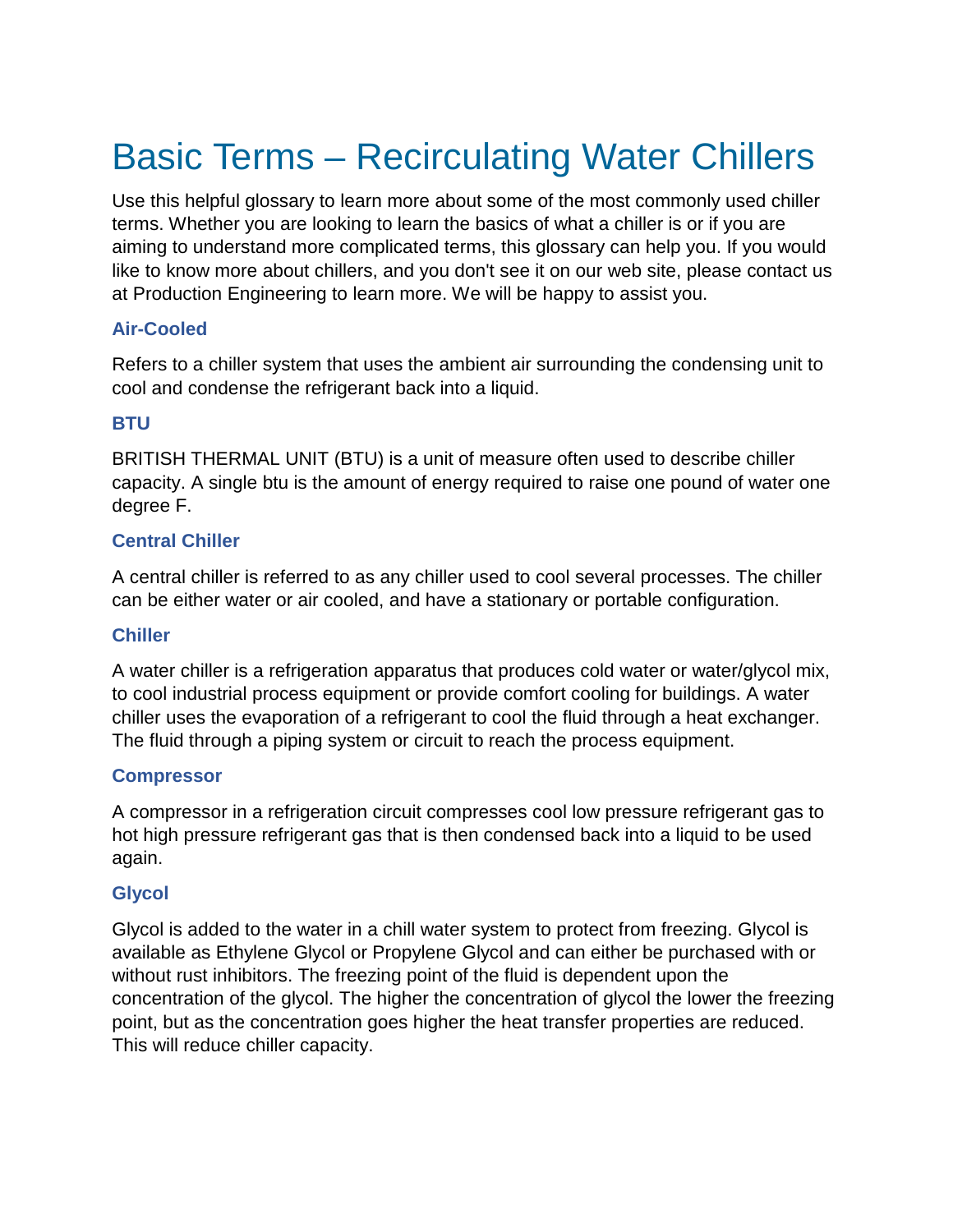#### **Hot Gas Bypass**

Hot Gas Bypass is a valve that bypasses a portion of the hot gas leaving the refrigeration compressor. This bypassed gas does not enter the condenser and is reintroduced into the circuit after the expansion valve and before the evaporator. This practice is used for low load applications and can also be used to assist in low ambient conditions.

#### **Industrial Chiller**

Industrial chillers often refer to chillers used for process cooling versus comfort cooling applications. The heat loads and leaving fluid temperatures may be different in process cooling applications than those found in comfort cooling applications. Some components, system pumps, and fluid volumes requirements will be different.

#### **Low Ambient Kit Chiller**

Modification allows for proper chiller operation in low ambient conditions. The modifications will vary depending on the type of chiller, refrigerant used, the actual temperatures involved, leaving fluid temperature, and fluid being cooled.

#### **Low Temp (LT) Chiller**

Low temperature chillers can vary depending on manufacturer. LT chillers are designed to operate below 40F leaving fluid temperature.

#### **Medical Chiller**

Refers to a chiller or chiller system that is used in the medical industry. Typical applications included MRI and LINEAR ACCELORATORS, and PET SCANNERS. Due to the critical nature of these applications Medical Chillers are generally equipped with Automatic City Switch Over, Air Compressors, Refrigerated Air Driers, and various other alarms to help insure patient comfort.

#### **Portable Chiller**

Portable chillers are mounted on castors and capable of easy relocation with in your production facility.

#### **Refrigerant**

A refrigerant is any substance used to cool the water in a chiller through a heat exchanger or evaporator. The substance typically has a low boiling temperature and includes Freon and ammonia.

#### **Refrigeration Unit or Refrigeration Circuit**

A refrigeration unit includes all the components needed to evaporate and condense a refrigerant.